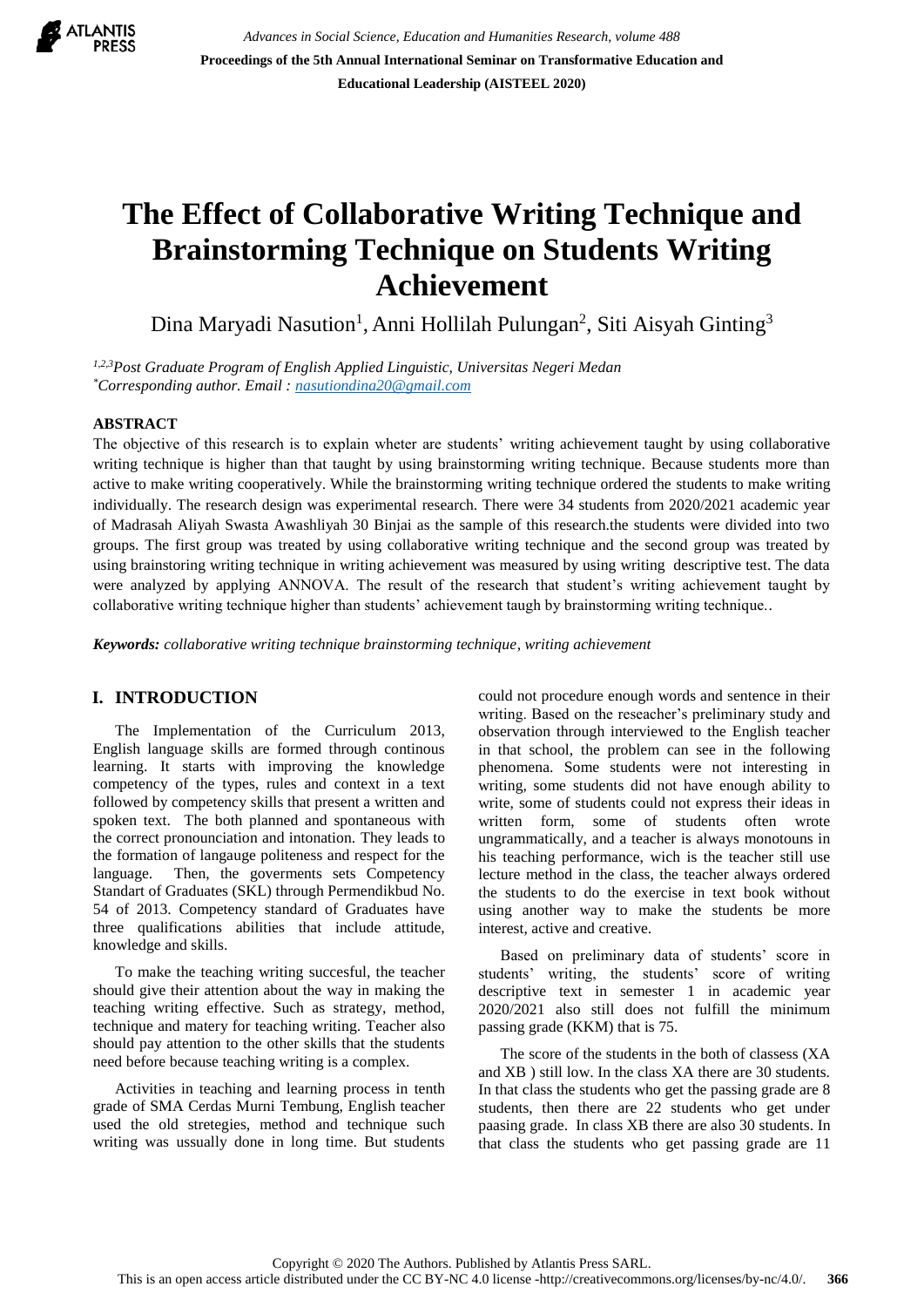students. Then, there are about 19 students who get under passing grade.

Based observed reseracher to the English teacher on the total score of making descriptive text by students before. The mean score of those classes are:

**Table 1.** The Mean Score of Descriptive Text By Tenth Grade Students Of Mas Al-Washliyah 30 BINJAI

| <b>Mean Score</b> | <b>Percentages</b> |
|-------------------|--------------------|
|                   |                    |
|                   |                    |

From Table I shown the scores of both classes based on the total number of students that average score from both classes still under KKM. Based on the previous data by Nawawi (2011:1) stated that in descriptive text the students may have difficultties in learning. They confused what to write although they know the topic. Nesia(2017:3 ) stated that collaborative technique can be used to improve the students' writing ability. Then, collaborative gives oppurtunities for students to share and develop the ideas more easily.Yenita (2014:2 ) Descriptive text is usually used in daily life such as, describing place to someone new, describing a person, or describing thing. Many students find difficulties in writing descriptive text. To solve the problems that have been mentioned above, the writer tries to give easy way to write descriptive text by using collaborative technique. In this technique, students usually work in groups of two or more , mutually searching for understanding ,solutions, meaning, or creating the product. Rahmawati (2019:2) states that brainstorming technique give some positive effect on students writing achievement especially in descriptive text. Those five aspect are content, organization, grammar, vocabulary and mechanic. It is show in mean score in pre-test was 62,48 then mean score in post-test was 73,50. It means that the students mean score improved about 11.02.

Based on the phenomena mentioned above. It is clear that most of students had alot problems in processing of writing. especiallly in writing on descriptive something. In solving problems encountered by students, using techniques is one of the solution. In this era, there are so many issues developing and develop by some experts. Some expert claim that collaborative writing technique and brainstorming technique can solve the problem above. Because those techniques are way of learning process in production of ideas in writing. So that, there are two techniques in writing skill will be discussed to help students developing their ability to write and raise their acievement. Those are collaborative writing technique and brainstorming technique.

Brown (2004) states an achievement is a process of developing skills or knowledge. The most common type of achievement is a standarized progress indeveloping the measurable skills and knowledge learned in the

given level, usually through planned instructions, such as training or classroom instruction.

Collaborative learning involves learners interacting in pairs or small group on a writing task. Thus the two key components in collaborative writing are verbal interaction and writing. verbal interaction hasbeen identified as fundamental in both cognitive and sociocognitive theories of second language (L2) learning. The act of writing also has language learning potentials. The cognitive proces that occur in the production of written language (Storch,2013)

Alwasilah (2000) stated there are some steps of collaborative writing, as follows :

- 1) Ideas, To help students understand the importance of components in text essays such as characters, settings, problems, and solutions, students are given the following complete questions, the majority of which begin with the question word "WH" (who, what, where, when, why, and how) . The aim is to build on the writer's ideas.
- 2) Drafting, the keywords that have been written in the first step are then developed into a draft essay.
- 3) Reading, writer reads the draft writing aloud. When reading a pronunciation / reading error, the helper is allowed to correct the error if he is able.
- 4) Editing, the helper and writer look back at the draft that has been prepared. At this stage they can make improvements that are felt necessary by both. Errors of words, phrases, or sentences should be marked by using a color pen or stabile to facilitate subsequent repairs. There are five things that must be considered in editing this initial draft, which are: meaning, order, style, spelling, and punctuation.
- 5) Final Draft, after that the writer rewrites the edited text in accordance with the advice and input from the helper. The helper can provide assistance when needed. The final results of this paper become the results of group work which is then submitted to the teacher.
- 6) Teacher Correction, in this stage students will get instructive comments and feedback from the teacher. Students should face the teacher together to get the teacher's correction in grammar and feedback related to meaning / ideas, orders, style, spelling, and punctuation (punctuation)

Alwasilah[1], pointed collaborative writing has advantages as follows:

- (a) Instill cooperation and tolerance for the opinions of others and increase the ability to formulate and express ideas;
- (b) Instilling the attitude of writing as a process because group work emphasizes revision, allowing students who are weaker to recognize the writings of friends;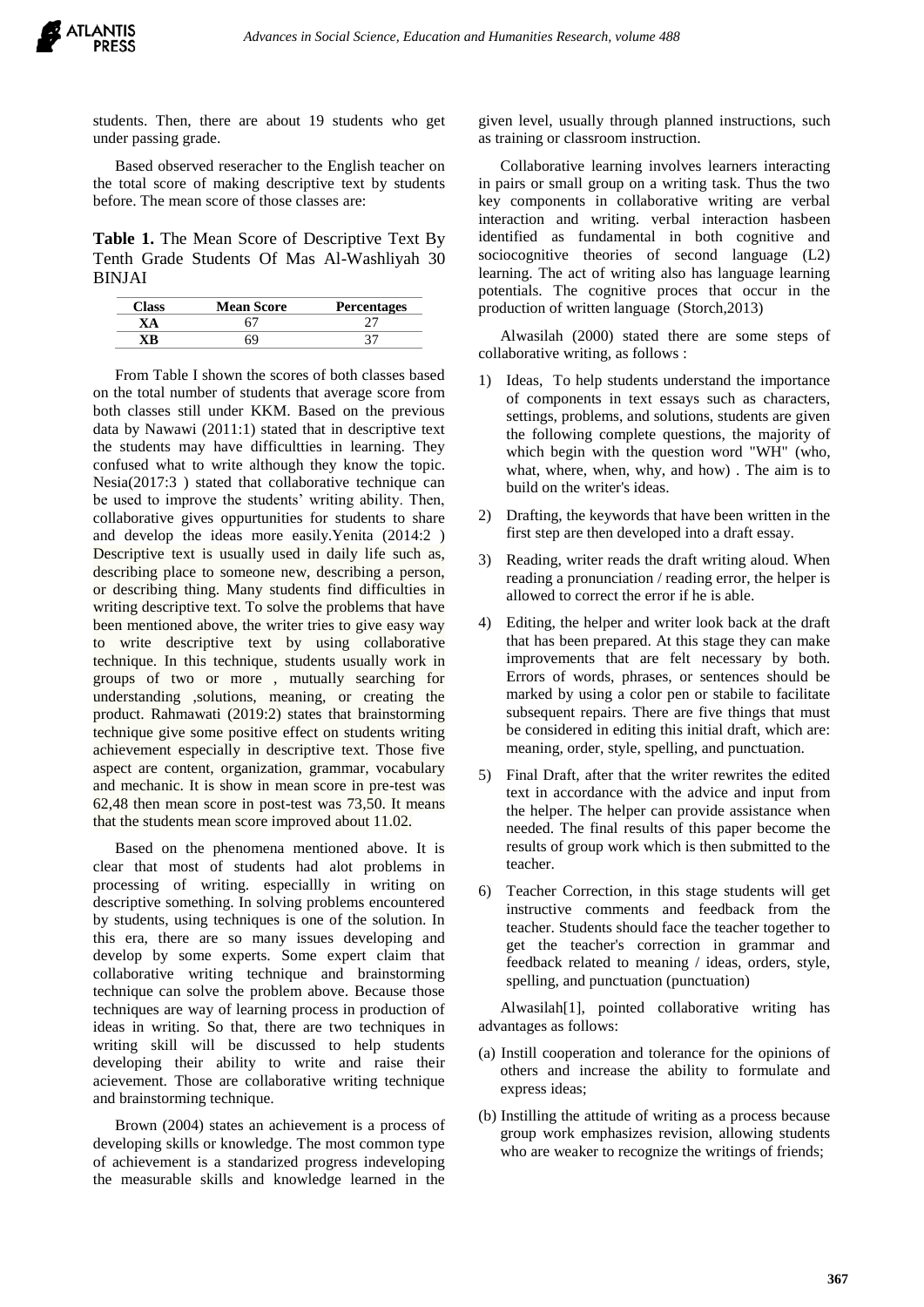- (c) Encourage students to learn in group work, and present the work situation they will experience in the professional world in the future
- (d) Getting used to self-correction and writing drafts repeatedly, where students as writers are the most loyal readers.

In addition to the advantages above, the collaborative writing has weaknesess, as follows :

- (1) The difficulty of getting colleagues who can work together,
- (2) In group work often there are too many alternatives or suggestions for improvement that are confusing
- (3) Spent a lot of teacher and student time

Brown [9] states brainstorming as a technique which helps someone initiate some sort of the thinking process. Brainstorming is often put to excellent use in preparing students to read a text, discuss a complex issue, or write on a topic. Brainstorming as a technique in which a student uses free association to discover ideas come to mind on a given topic. It is a mental exercise in which a student writes down ideas about a topic. It can be a powerful method in the development of ideas.

Blanchard and Root[8] mention the steps of brainstorming.

- 1) Brainstorm list. In this step, the writer quickly makes a list of every word, every phrase, every ideas that comes into the writer's mind about the topic.
- 2) Edit brainstorming list. In this step, the writer includes in the final paragraph and what he/she want t omit by combining ideas.
- 3) organize the list. Here, the steps should be in time order
- 4) Making an outline. Here, the title is centered at the top. The topic sentence is placed below the title and the five steps listed under the topic sentence and have capital letters.
- 5) Writing the paragraph. The last step is to write the paragraph based on the outline made.

According to Roestiyah [23] the following are the advantages and disadvantages of using brainstorming technique in teaching writing:

- a. Advantages using brainstorming technique:
	- 1) The students think actively to express opinion.
	- 2) Training the students to think fast and logically systematic.
	- 3) Stimulating the students should always be ready to argue that relate to the problem given by the teacher.
	- 4) Increasing the student's participation in accepting the lesson.
- 5) The active/less students get help from their smarter friends or from the teacher.
- 6) Create a fair competition.
- 7) The students feel free and happy.
- 8) The atmosphere of democracy and discipline can be grown.
- b. Disadvantages using brainstorming technique:
	- 1) The teacher was not giving time to the students to think well.
	- 2) Sometimes the conversation is just monopolized by smart students.
	- 3) The teacher simply holds opinion, but never said the conclusion.
	- 4) The students do not immediately know whether his opinion was true or false.
	- 5) Problems can develop in ways that are not expected.

#### *1.1 Descriptive Text*

I Wy. Dirgeyasa [12] stated that the genre based descriptive writing also has its own rhetorical structure or gereneric structure and textual elements. Then, each element has its own fuction and pupose.

The generic structures and textual elements in table :

**Table 2**. The Generic Sturures And Textual Elements

| <b>Textual</b><br><b>Elements</b> | <b>Functions</b>                                                                                                                                                                                                                                            |  |  |  |  |
|-----------------------------------|-------------------------------------------------------------------------------------------------------------------------------------------------------------------------------------------------------------------------------------------------------------|--|--|--|--|
| <b>Identification</b>             | It is a statemnet describing and<br>ilustrating about the topic/ theme to<br>be decribe                                                                                                                                                                     |  |  |  |  |
|                                   | Statement must be interesting and<br>is able to attract and to provoke the<br>reader so that the reader becomes<br>interested in reading the complete<br>description<br>The use of adjective and degree of<br>comparison of<br>adjective<br>is<br>advisible |  |  |  |  |
|                                   |                                                                                                                                                                                                                                                             |  |  |  |  |
| <b>Description</b>                | It is a complete description about<br>topic/theme<br>proposed<br>in<br>the<br>identification text.                                                                                                                                                          |  |  |  |  |
|                                   | Description is the detai description<br>or elaboration of the topic or theme<br>as described in the identification                                                                                                                                          |  |  |  |  |

Based on the explanation on the background of the study before, the objective of the research is formulated as to explain there is any effect of collaborative writing technique and brainstorming technique on the students writing achievement.

The scope of the research is confined in using the both of two teaching techniques in writing, those are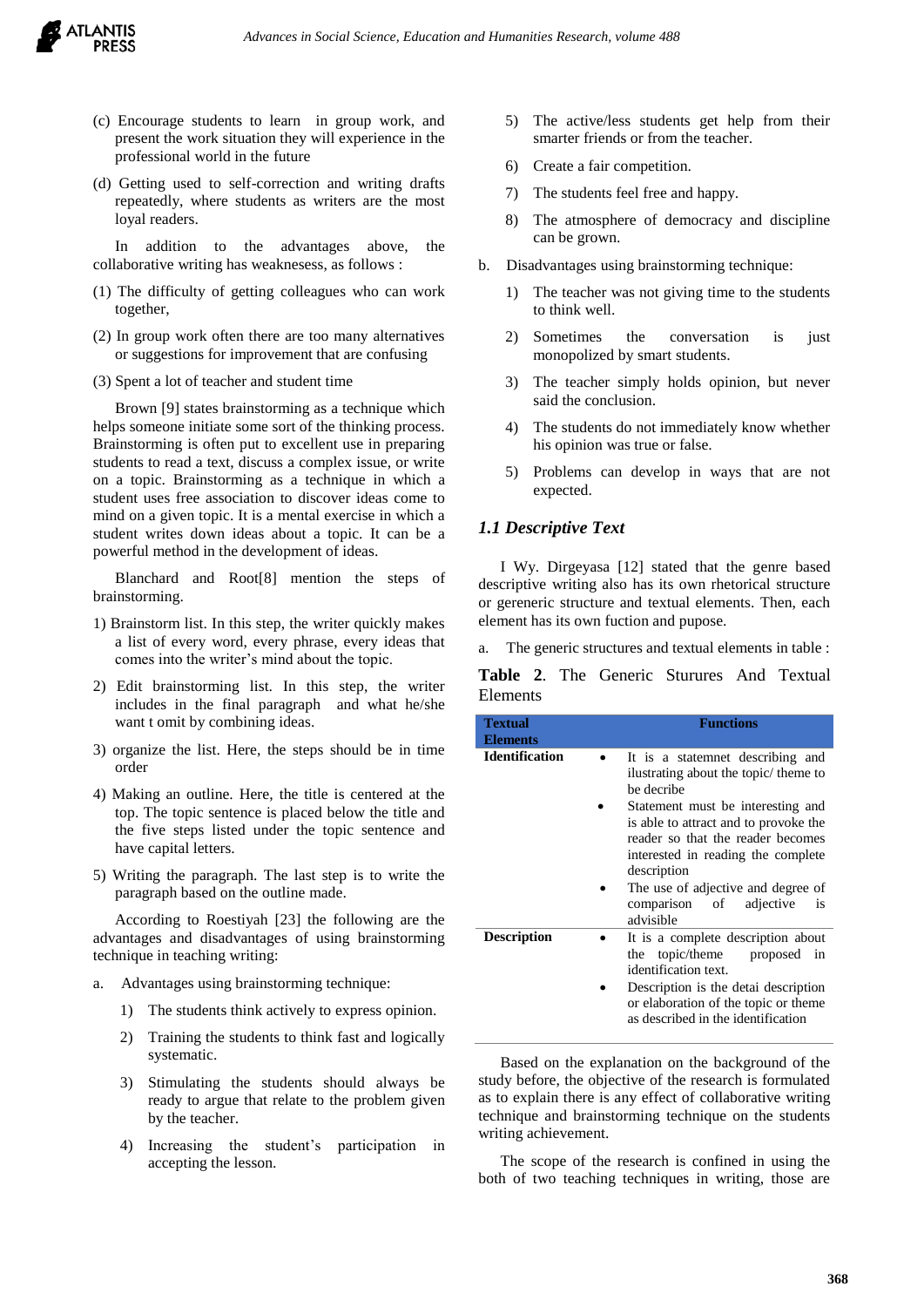collaborative writing technique and brainstorming technique. Then, the researcher will also measure from the own personality of student. That is curiosity. By knowing high and low curiosity of students, this research is ecpected to give clear description on the effect of teaching techniques and curiosity on students achievement in writing. The writing genre observed in this research focuses on descriptive writing which should be achieved by the students of grade ten as what is required to be learnt in curriculum in MAS Al-Washliyah 30 Binjai

## **2. METHOD**

This research was carried out by applying a quantitative approach with an experimental design. In this research, there is one independent variable: that was teaching techniques, which are two kinds: Collaborative Writing Technique and Brainstorming technique. While dependent variable was the students' achievement in writing. While dependent variable was the students' achievement in writing. Thus, the research design is two- way ANOVA (Analysis Of Variance) because in this research, the researcher used experimental design by using factorial 2 x2 way used

The population of this research was all grades ten in MAS Al-Washliyah 30 Binjai, consist three classes. Each class consists of 34 students; it means that 102 students were used as the population of this research. The sample of this research were 68 students found in 2 classes randomized from tenth classes. This was taken based on the random sampling. Which is like lottery. The researcher prepare three pieces of paper in a box and then sellect two piece paper. Those paper ware class XA and XB

## **3. RESULT AND DISCUSSION**

Data research was conducted in four meetings. From all meetings conducted, it was found that the students' score from pre-test and post-test. The improvement of the students' score in each test can be seen from defferences among mean, median, and mode could be seen in Table.

**Table 3**. Description of Students Writing Achievement

| <b>Statistical</b><br>Value | Collaborative | Brainstorming |
|-----------------------------|---------------|---------------|
| N                           | 34            | 34            |
| <b>Highest Score</b>        | 95            | 90            |
| Lowest Score                | 60            | 60            |
| Mean                        | 82.50         | 77,50         |
| Median                      | 85            | 80            |
| Mode                        | 85            | 75            |

| Std. Deviation |        | 7 204 |  |
|----------------|--------|-------|--|
| Variance       | ככם אנ |       |  |

From the table above seen that the mean score of taught by using collaborative is 82.50. While the mean score taught by using Brainstorming technique is 77.60. it means that the students taught by using collaborative writing technique is higher than brainstorming technique.

|               |  | Table.4. Summary of the Calculation Result of |  |
|---------------|--|-----------------------------------------------|--|
| Two Way Anova |  |                                               |  |

| Source                                               | <b>Type III Sum</b><br>of Squares | df | Mean<br>Square | F            | Sig. |
|------------------------------------------------------|-----------------------------------|----|----------------|--------------|------|
| Corrected<br>Model                                   | 3400,412 <sup>a</sup>             | 3  | 1133,471       | 32,22<br>6   | ,000 |
| Intercept                                            | 234932,484                        | 1  | 234932,<br>484 | 6679,<br>383 | ,000 |
| Technique<br>S                                       | 154,040                           | 1  | 154,040        | 4,380        | ,040 |
| Curiosity                                            | 2257,026                          | 1  | 2257,026       | 64,17<br>0   | ,002 |
| Technique<br>$\varsigma$ *<br>Curiosity              | 214,053                           | 1  | 214,053        | 6,086        | ,016 |
| Error                                                | 2251,058                          | 64 | 35,173         |              |      |
| Total                                                | 475100,000                        | 68 |                |              |      |
| Corrected<br>Total                                   | 5651,471                          | 67 |                |              |      |
| a. R Squared = $,602$ (Adjusted R Squared = $,583$ ) |                                   |    |                |              |      |

Based on the result of the testing hypothesis from the table 4 above it is obtained Fobs 4,380, Ftable  $=$ 0.040 whith the previsions of significancy  $(Sig.) < 0.05$ ( $\alpha$ ). The average score of students group which wre taught by Collaborative Writing Technique  $= 82.50$  is higher than the average score group which were taught by Brainstorming Technique = 77.50

It means that the null hypothesis (Ho) has been succesfull rejected and it can be concluded that the hypothesis of the research which stated that the students' achievement in writing descriptive that was taught by using Collaborative Writing Technique got higher score in writing descriptive than the students' achievement in writing descriptive that was taught by using Brainstorming was really true.